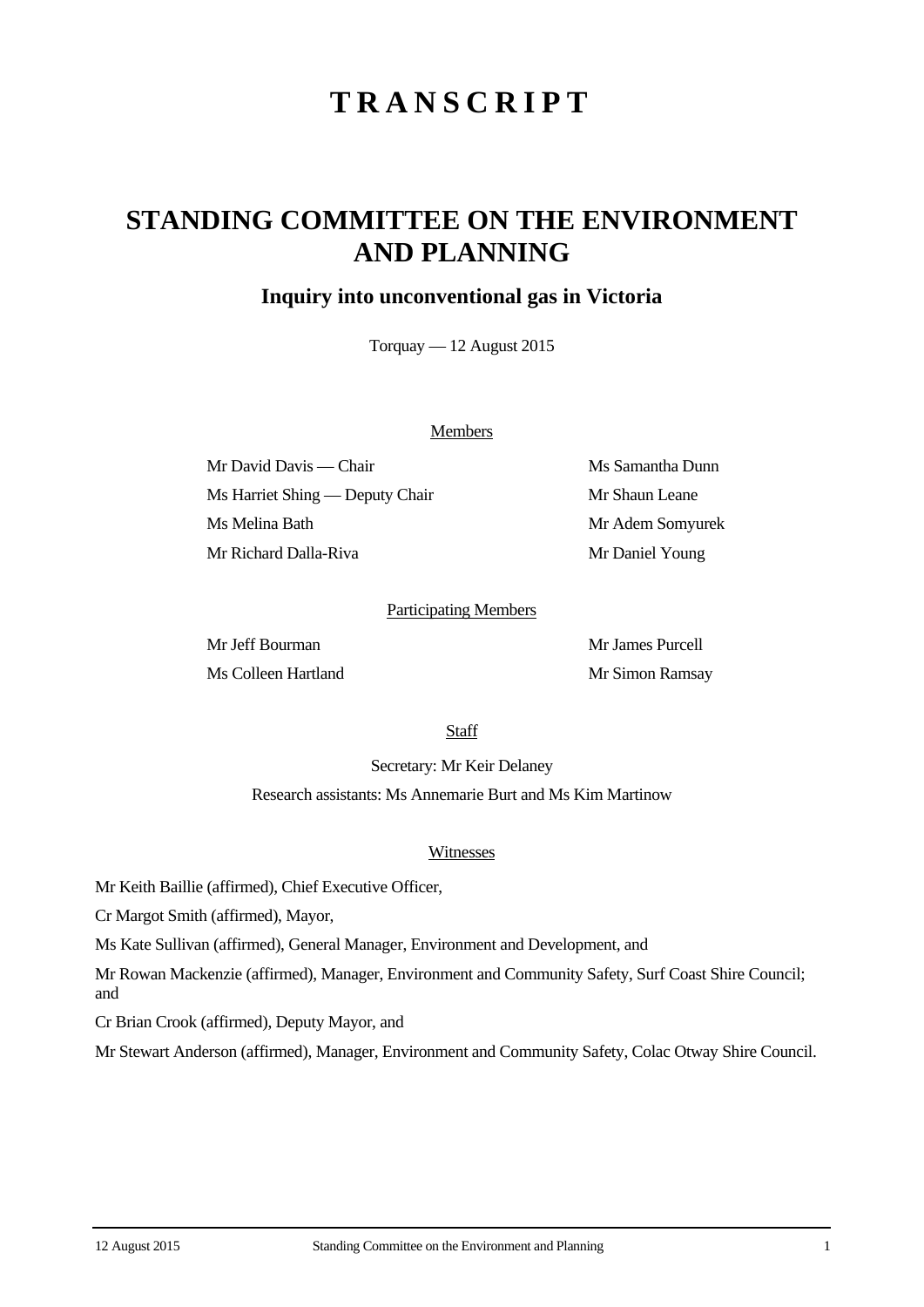**The CHAIR** — I indicate that this is the inquiry into unconventional gas, and the evidence we will hear now relates to that inquiry. Evidence that is given to the committee is protected by parliamentary privilege. If you speak outside the committee, you may not be protected by parliamentary privilege. We will move to short presentations, and I am conscious that we are a little bit behind time, but I note the quality of the presentations we had on rate capping. If I can just ask for some short presentations, perhaps starting with Margot.

**Cr SMITH** — I omitted to welcome you before, and I would like to welcome you and thank you for coming down to the Surf Coast and taking advantage of our chambers. We do appreciate this opportunity to present our views on unconventional gas to the inquiry. Just to let you know that under the Surf Coast there is one existing exploration permit for unconventional gas, and that is PEP 163, and that is due to expire on 18 October this year.

We do actually have very strong community concerns expressed and some of our areas in our shire have declared themselves frack or gas-free, and we have had forums that have been very well attended too. Council has made resolutions in relation to our views, firstly, supporting the moratorium, secondly, making some issues in relation to what we thought should be in the moratorium, and now for this inquiry too. We do not believe onshore unconventional gas should go ahead.

## **Visual presentation.**

**Cr SMITH** — You would know a little bit about our shire. I would say to you that we have nine distinct townships within our area, and we probably would say that we divide ourselves between the hinterland area and the coastal area. We have around 3000 businesses that have about \$1 billion annually contributing towards our economy, and these businesses are niche, surfing businesses, tourism and a lot of it is nature-based activities, relying on a good environment. Sustainable agriculture and tourism pursuits in the hinterland are really growing. It is an area that we feel is actually going to be something that underpins our growth in the shire in the future, so it is not just going to be growth along the coastal areas.

We are famous for our natural landscape. We are famous for the beaches, the national parks and the scenic hinterland. We attract around 2 million visitors that spend over half-a-billion dollars in our shire each year. Our concerns in relation to this fall into categories of economic, environmental, health and social impacts. I would just start, firstly, with those economic concerns. As I said before, it is around niche businesses that we have: accommodation, food tourism, sustainable agriculture and broad-hectare farming. They play an important and prominent role in our economy, as well as that surfing culture that is along the coastline. As I said, we have recognised natural assets, not just along the coast with Bells Beach and the Great Ocean Road, but also into the Great Otway National Park and the farming areas beyond it.

We have in our plans recognised that to sustain the population in our area we need to ensure that we have another 3000 jobs in our shire by 2031 and we really think that the growth in the hinterland area is going to be a significant factor in that. That means that we have to have a really good, strong natural area for agriculture and for the food agribusinesses that are starting and being very successful around the areas of Winchelsea, Moriac and the like.

We have the hinterland which is a key economic pillar and this will be the foundation for us. It is not compatible with large extractive industries such as unconventional gas. We would say further in relation to this that that type of industry places at risk thousands of jobs that we already have here that are generated through surfing, tourism and the rural hinterland sectors.

From an environmental perspective we do not believe there has been adequate independent assessments of the key potential adverse environmental impacts that could come from unconventional gas exploration. We believe there is potential and strong indications of impacts on the extraction of water and the impact on our aquifers and there is potentially a major risk of contamination of groundwater. The management of the wastewater that comes from this industry is also an issue, as is the loss of access to groundwater by other users.

We also have particular concern around hydraulic fracking because of the use of toxic chemicals, the issue around spills, contamination of land and water and potential impacts on land, including subsidence and any other seismic activities.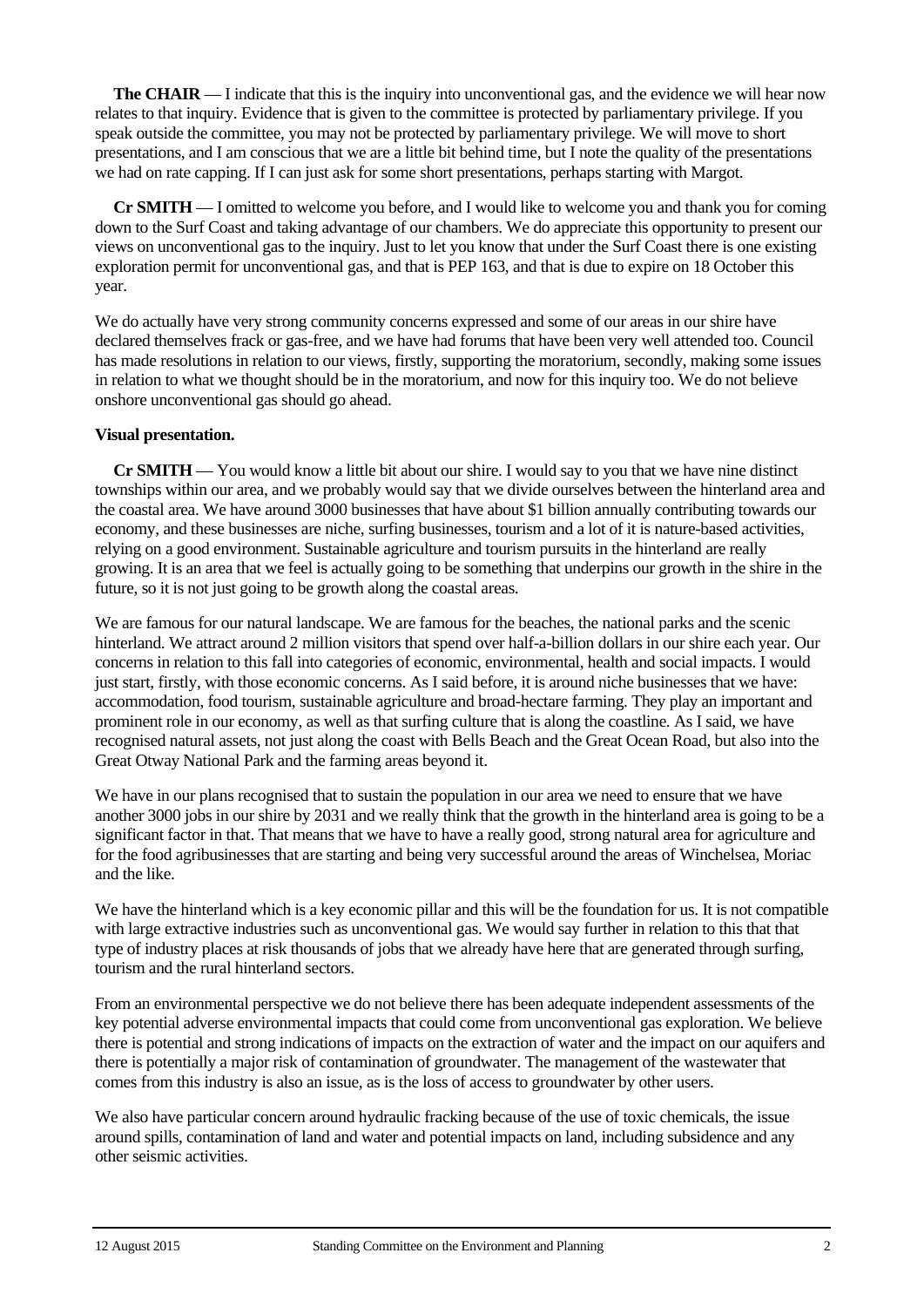Another critical thing for our smaller communities is the health and social impact. We know there has been a CSIRO investigation that raised issues around the demands of social and natural resources and the challenges to communities around their way of life and the changes that it brings. We do know that they have identified that there are negative impacts and positive impacts and that those negative impacts are generally accrued around the smaller communities and the positive impacts are accrued at a state and a national level. We feel that the costs of those negative things will be borne by our local communities in relation to this industry. There are also local amenity and quality-of-life impacts that will come from this large-scale mining development.

We do not believe the regulatory framework adequately covers the protection of the natural environment. It does not protect the local communities. It certainly does not protect the rural industries, nor does it protect the private owners of property. We have five communities that have declared their opposition to unconventional gas; they have declared themselves frack free. They are Deans Marsh, Bambra, Moriac, Mount Moriac and Paraparap. As I said before, we have had public forums and we would have to say that our communities are very concerned. They strongly believe, along with the council, that this activity will undermine our clean and natural image, which is what we have based our local economy on.

To wrap up in terms of council's position, as I said before, we already indicated back in 2014 that we believed the moratorium should not be lifted. We oppose the exploration and mining of unconventional gas completely. We passed a resolution in June 2015 and in addition to passing that resolution we sought support from the Victorian and federal governments for the development of renewable energy projects in the shire, including community renewable energy. We strongly oppose renewal of the exploration permit, which I outlined before as part of our resolution. That really sums up where the Surf Coast Shire and community and council is in relation to this issue.

**The CHAIR** — Thank you. I ask Brian Crook of Colac Otway Shire Council to speak, briefly.

**Cr CROOK** — First of all I would like to share with you our official resolution on this. One, the council writes to the Victorian government advising that Colac Otway shire supports an extension of the moratorium on unconventional natural gas extraction until such time as the environmental, social and economic issues raised by the community can be effectively addressed; two, writes to the Victorian and federal governments requesting support for the development of renewable energy sources to replace fossil fuels in the provision of heating, cooling and power; three, approaches the Municipal Association of Victoria to determine its interest in leading a collaborative advocacy approach on this issue across the local government sector; four, drafts a motion consistent with recommendations 1 to 3, and that this motion be forwarded to the next MAV state council meeting for consideration; and five, forwards this report and recommendations to each member council of G21 and Great South Coast regions and urges them to also consider advocacy on this issue.

That is council's official position on this. To expand on that a little, I guess the first question to ask is why, and we should all be asking ourselves that question. Why are we entertaining reliance on a risky form of fossil fuel-based mining when there is no demonstrated need — it is an export industry, it seems — at the risk of our triple bottom line. I am not sure if any of you saw the *7.30* report on Monday night — I imagine many of you would have — concerning the Linc project in Queensland, where an unconventional form of gas extraction has led to contamination of water and acidification of soil — an irreversible effect on a very substantial area, rendering it relatively useless into the future. Does the means justify the risk or the potential benefit? I am led to believe the product of this form of mining will last us 10 to 15 years. I pose the question, again, short-term gain for long-term pain in our communities potentially.

In 2008 hardwood logging shut down in the Otways. The government of the day said that the Otways would see new ecotourism and nature-based tourism industries and that there would be retraining for people to take part in the new focus for the Otways. Now we see Forrest as virtually the mountain biking capital of Victoria. We see mini-breweries, berry farms, rail trails, wineries and cottage industries, and this all sits beside our traditional agricultural pursuits of dairying, beef, cropping and softwood timber.

Then there is the natural beauty of our Otway Ranges — —

## **Hearing suspended 12.44 p.m. until 12.53 p.m. due to technical problems.**

**The CHAIR** — I apologise to Brian for the interruption.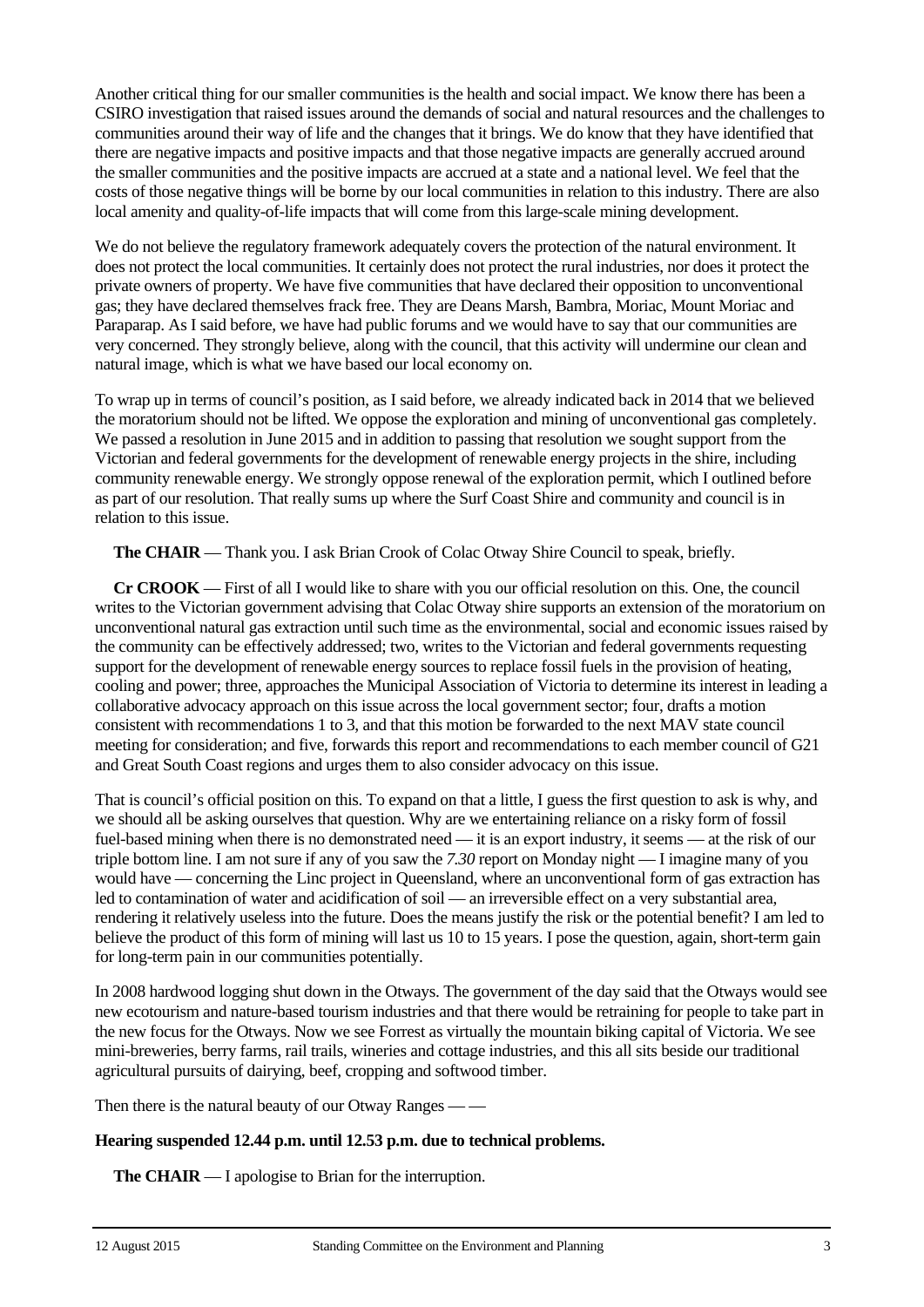**Cr CROOK** — I will start with the Deans Marsh public meeting. There was an amazing turnout of the local community to hear from a mining company which was proposing an exploratory coal mining licence. At the conclusion of this meeting the mining rep, and I am being reminded that Mantle Mining was the name of the company, withdrew his company's intent and in doing so indicated to the assembled audience that the coal in this region was a dubious commodity in terms of commercial return.

This has been supported in the conclusion reached in the regional hydrogeological characterisation studies into the Otway Basin. The Otways do not rank highly for areas likely to be developed in the future for unconventional gas. That was a federal government initiative. This finding seems to support the miner's explanation at Deans Marsh back in 2009, so I pose the question again: why? Why would we venture down this path for short-term gain, no doubt, and income streams for government, no doubt? The risk, I think, far outweighs the return, as we have seen in recent times in Queensland.

I want to touch on water security for just a moment. At the end of the recent 10-year drought, Barwon Water were relying on the Barwon Downs aquifer, especially in our shire, to supply Geelong's water needs. The subsequent health of the aquifer was questioned, and Barwon Water did not pump out of that aquifer for at least three years after the drought had finished to allow it time to fully recharge. Imagine the population growth predicted for the Geelong region along with a heavily water-dependent, risky coal seam gas industry, which no-one here needs or wants. Indeed, why are we here?

There is no social licence for it. The economic benefit is relatively short term when you consider that these industries have a 10 to 15-year life span. Environmentally I think there is far too much for us to lose as a community to entertain this short-term gain. I think if our efforts and energies were placed into looking at renewable energy and the opportunities there, supporting the science and supporting the investigations into what could be, then that would be a far better use of our time, money and resources.

Finally, I would like to just recommend the documentary *Frackman*. I am not sure if anyone on the committee has seen that. There is certainly good food for thought arising out of that documentary. I thank you for the opportunity of presenting today.

**The CHAIR** — I thank both municipalities for their presentations. I have some questions principally around one issue. Mayor Smith, you might, with the help of whichever bureaucrats you need, respond to this. This is the exploration permit PEP 163 which, as you have indicated, is due to expire on 18 October. Could you outline for me where that is, the nature of that permit and what the council's specific view is on that permit? You may not be able to answer this in full just now. I am very happy to have that come in detail on notice.

**Ms SHING** — If you could just read the title of the document into the record so that Hansard can include it in the transcript.

**Cr SMITH** — This document is 'PEP 163', and it covers the permit area. It is called the permit area document, and it is a state government document. That permit was first granted in 2002. It has had transfer of authority, and there have been works suspended and extended over a considerable period of time. I can provide you with this; this is the Register Contents of the petroleum exploration permit. There has been limited activity around it, I think that would be fair to say, wouldn't it?

## **Mr MACKENZIE** — Yes.

**Cr SMITH** — There has been some, but not — —

**The CHAIR** — When you say limited activity, I am just trying to understand.

**Cr SMITH** — I think they did some drilling at one stage. They have done some drilling and some surveying work, but they suspended activities around the time when the moratorium was first there.

**The CHAIR** — Okay. I am thankful. It is an area that, if I can define it — —

**Cr SMITH** — It is that whole blue area.

**The CHAIR** — We do not have it up there, so I will try to describe it briefly. It runs along the coast between just south of Anglesea and up to a little way north of Torquay, and then up in an arc that runs south of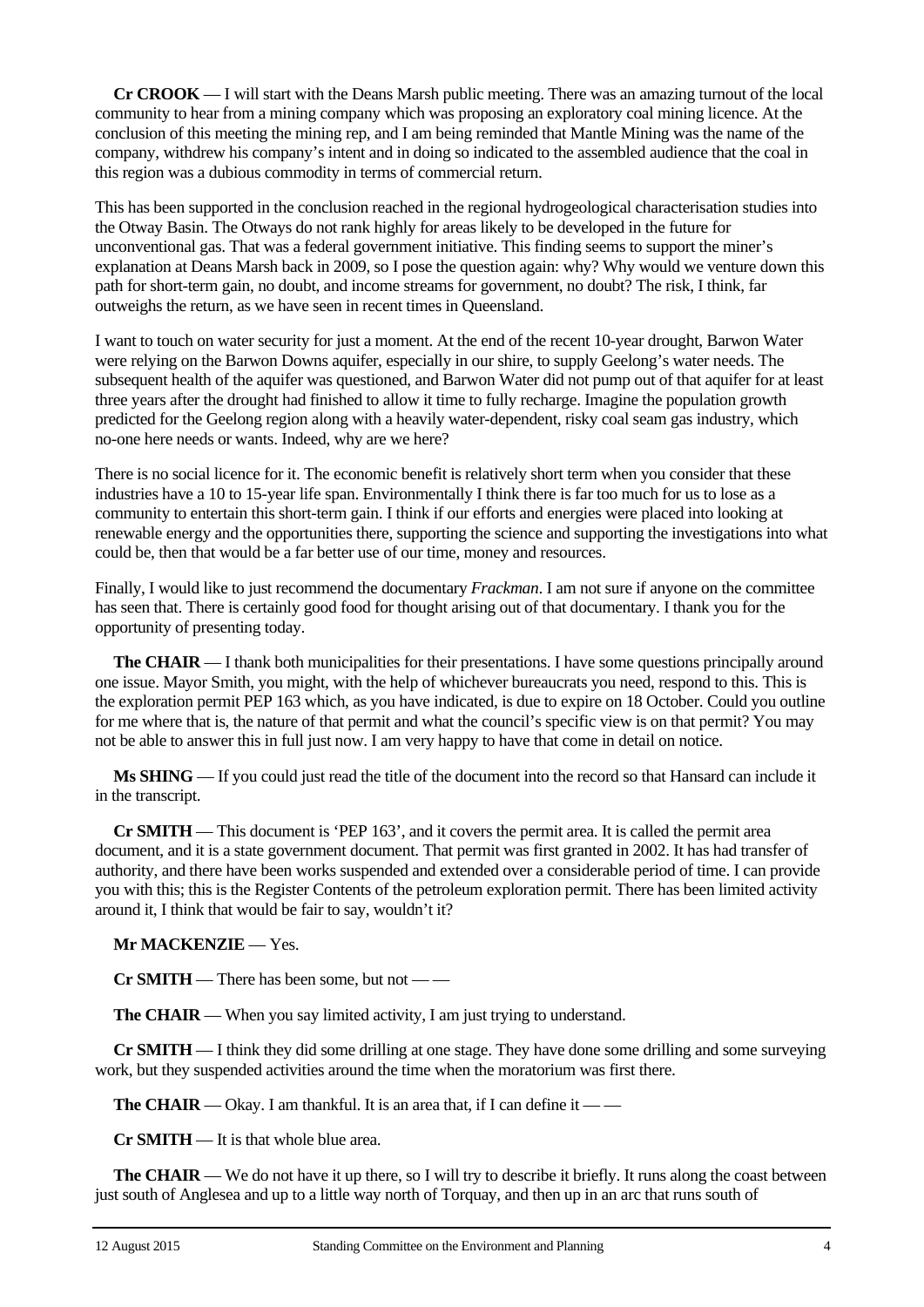Grovedale and around Grovedale. It crosses Waurn Ponds across the north, almost up to Newtown, then down — I cannot give you an exact description town-wise in the north-west corner —

**Cr SMITH** — That would be through Barrabool Hills up the top.

**The CHAIR** — Barrabool Hills, thank you. It then runs a little bit to the east of Wensleydale and then does another dogleg down to the coast again. That will give you the rough area.

**Cr SMITH** — Yes.

**The CHAIR** — What would be helpful for the committee is to understand what exploration and activities have occurred since 2002 and for us to understand what is active now, if anything.

**Cr SMITH** — There is limited activity now, but we will submit to you information that we have around the activity that has been there.

**The CHAIR** — Thank you.

**Ms SHING** — Thank you, everybody, for your presentations and for the clarity with which you have expressed your positions. As you would all be aware, this is an issue which people feel very ardently about. To that end it is very good to have accurate information about where you stand on the issues. I note, Cr Crook, that you have referred to the motion by the Colac Otway Shire Council that indicates — and I took notes, but forgive me if I am misrepresenting you — that there should not be any further action until such time as environmental, social and community issues can be effectively addressed. In addition to that I note from the Surf Coast Shire presentation that the council position slide indicates at a second dot point that until the impacts are fully understood and can be managed, the state government should not be authorising unconventional gas development.

**Cr SMITH** — If I can just clarify that: in our latest resolution we opposed the exploration and mining of unconventional gas within the shire.

Ms **SHING** — Okay, so that is an outright opposition?

**Cr SMITH** — That is an outright opposition.

**Ms SHING** — Thank you, then, very much for that, Councillor. What that does is confine my question then to the Colac Otway Shire councillor. Cr Crook, you are now the focus of my attention for the purposes of my question. I am keen to understand what constitutes an effective address of the environmental, social and community issues. Is there, in other words, a point at which effective management might allow, in the council's estimation, any sort of exploration or mining to go ahead in the terms that are currently contemplated by this particular committee?

**Cr CROOK** — Do you mean in terms of unconventional gas?

**Ms SHING** — Yes. Correct. What is effective for those purposes?

**Cr CROOK** — Obviously I am talking from a council resolution today, so it is not really good protocol for me to be venturing too far away from that, but I know the feeling amongst councillors, and I think that this resolution of council has only been supported, if you like, in terms of our guardedness, by recent events. I refer you to the *7.30* report of Monday night and other examples where unconventional methods have been seen to be a risk that is just too great. The consequences of that are irreversible, and I think it is a pretty hard thing to define at what point. Obviously there would have to be a hell of a lot more community consultation and a lot of, I guess, how you are going to win over the assurance of the community. Good luck.

**Ms SHING** — That is, I suppose, the nub of what I am getting at here. What does 'until such time' mean? That is something you might want to consider.

**Cr CROOK** — It is not helped by the fact that we keep finding out about these situations that go wrong. Again, I keep coming back to the question that many people ask, which is, 'Why are we doing this? Who for?'.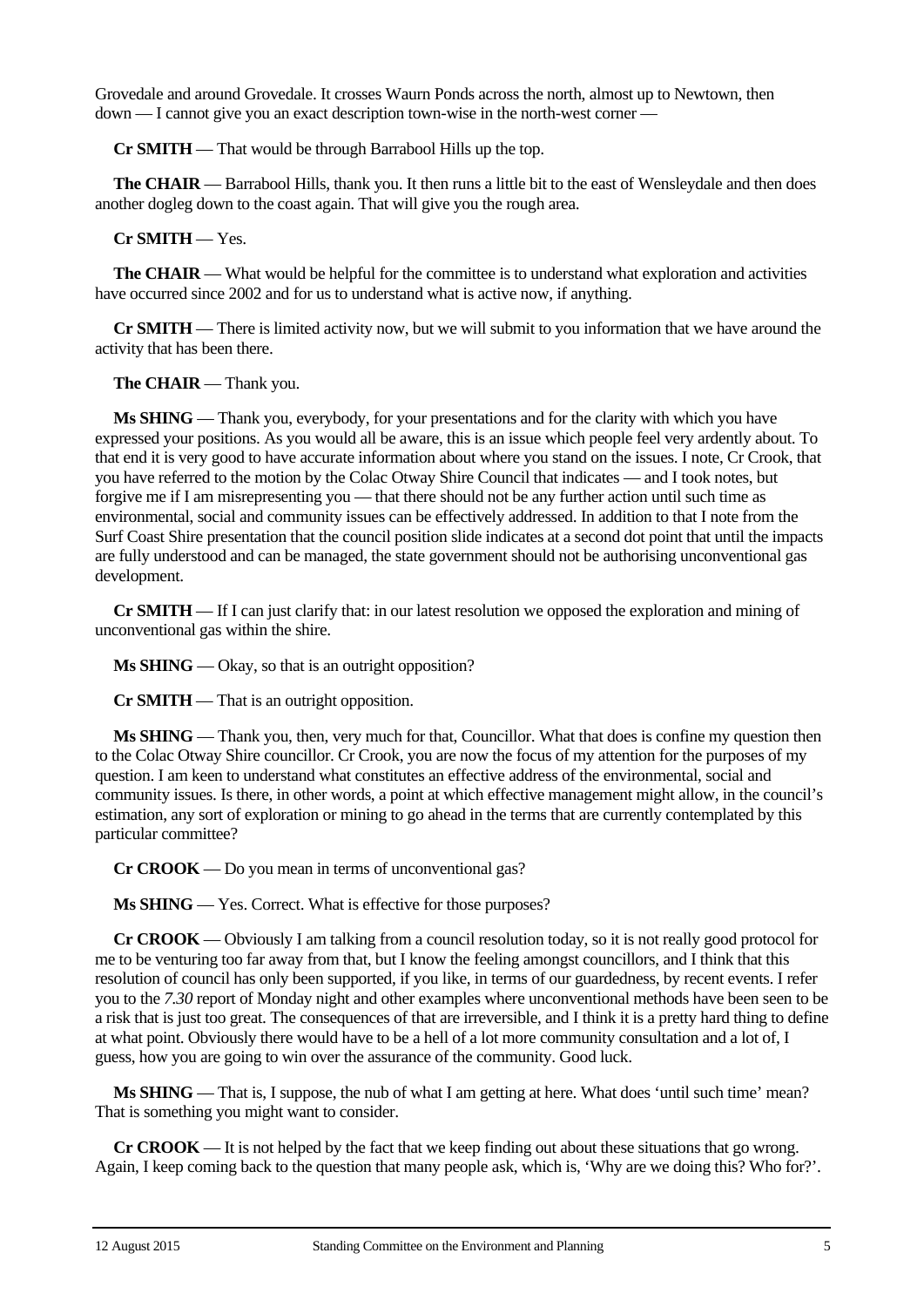In the time we have now with natural gas at our disposal, and obviously it is a number of years off in terms of the supply, surely we have that time to transition to more —

**Mr ANDERSON** — Renewable.

**Cr CROOK** — renewable sources of energy, and to do the research, to fund it and to support it.

**Ms SHING** — Thank you very much for that answer.

**Ms BATH** — Thank you, everyone, for this morning's effort. My question relates, firstly, to you, Cr Crook, but in general. In your submission you said that you want to encourage renewable energy and alternative energies, so I guess my question is: what are you and the Surf Coast shire doing with respect to encouraging those developments or encouraging alternative energy sources on the coast, and also what are they at the moment? What are we doing at the moment? What exists?

**Cr SMITH** — We have quite a lot of solar activity going on along the coast, and most recently we have secured grants in relation to the solar towns. We also have community energy groups that are actually looking at options for community solar and community energy projects. Perhaps you can cover the activity that SCEG have been doing, or the plans.

**Mr BAILLIE** — I could. There is an active initiative within our shire, building on some success in Geelong, where crowd-funded donation programs are being used to pull together what they call community solar initiatives to put solar facilities on public buildings, such as schools and the like. There is a great example at Geelong South, where the only commitment the school has to make is to put the savings back into a good community purpose. For Surf Coast, we are seeking to foster the launch of that initiative in our shire. More specifically for the council organisation itself, we see it as a role model. In 2012 council set an emissions reduction target for its own operations, which was a 30 per cent reduction in emissions from the 2010 level, and that would be achieved by 2020. We believe we are at 28.7 per cent at the moment, so we are going to beat that target by five years.

Council is in the process now of considering the next target that we might set both on emissions reduction and renewable energy in our municipality. In preparing that report for council we are desperately trying to pull together all of the different movements in these targets, both federally and at the state level, so that our shire can hopefully set its own targets and make sure we are pulling our weight in that regard.

**Cr CROOK** — We have embarked on some initiatives, and I will hand over to Stewart Anderson to comment on those.

**Mr ANDERSON** — Similar to Surf Coast, a lot of our efforts are in how we demonstrate to the community our commitment to it. We have set a carbon neutral target for the council, and in order to implement that we have done a large number of energy-saving initiatives. The big ones include a 100-kilowatt solar array on top of the COPACC facility in Colac.

We have also embarked on a transition of all of our streetlights to LED, and that has had a huge impact on our carbon footprint, so that is significant. We have also done what we can to facilitate the renewable energy sector in our region, in particular the large wind farm at Mount Gellibrand, but the reality is that a lot of the power or the influence on that going ahead is actually from the federal and state government perspective. We are doing what we can, and we are certainly demonstrating and trying to reduce our direct carbon footprint and our energy consumption directly.

**Mr LEANE** — Can I just follow up on Melina's question? I take on board Stewart's submission and the fact that you are governed in that wind power situation by state and federal governments. To help the committee, could we get more details, as the mayor mentioned in her submission, on local community renewable projects? Could the committee get some more details of those projects, because in the hearings we have heard evidence that with the coal seam gas we do not even know if it is really there, but we know that the sun comes out every day and we know it gets windy, so I think that would really help the committee in determining recommendations when it deliberates. So you can comment on that now or just take that on board for response later.

**Cr CROOK** — Could you give us a time line on that?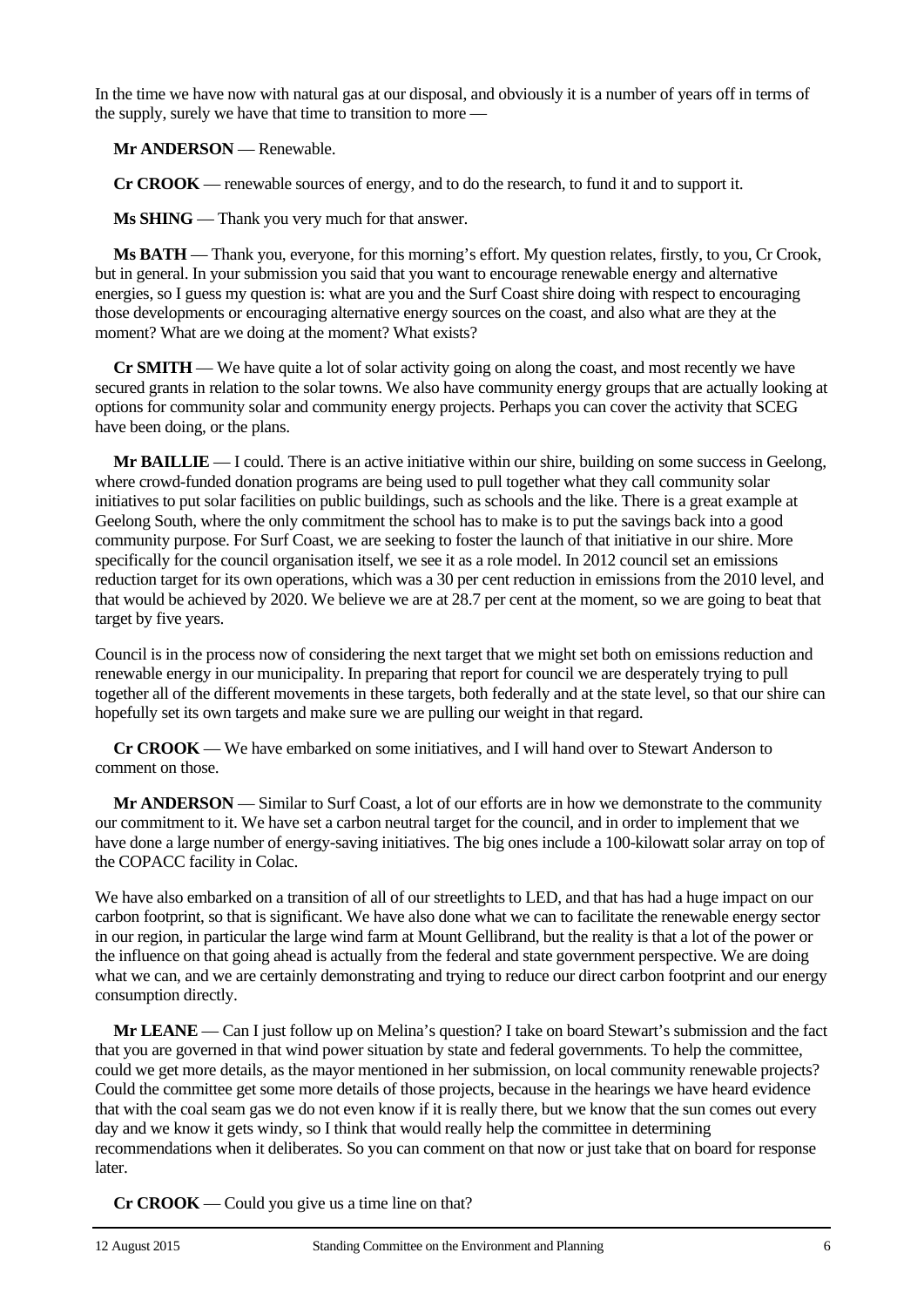**Mr LEANE** — We are not actually giving an updated report until September.

**The CHAIR** — We are doing an interim report in September, so over the next little while.

## **Mr LEANE** — Yes.

**Mr ANDERSON** — We can certainly do that for you, because I have only mentioned a couple of the major ones that have occurred recently, but there are certainly a lot more out there and a lot more that are driven at that local community level, which are the sort of things that were mentioned by Surf Coast about bulk solar purchasing processes and the like.

**Mr LEANE** — Yes, it really would add balance to what you have presented today.

**Mr ANDERSON** — Terrific.

**Mr DALLA-RIVA** — I thank the members for their contribution this afternoon. I will just make a couple of preliminary statements. We have heard evidence from people in other locations, Melbourne as well, about the extensive capacity for coal seam gas in the export market and the huge potential that is currently available from exporting it overseas. We have heard that in Gippsland there is a strong dairy industry as there is here, and there is a strong tourism industry. However, we have also seen in recent events significant job losses with some major industries here. I just did a quick check and have noted where some of the downstream manufacturing impacts have been. I am also looking at some of the growing developments in carbon fibre, obviously with Deakin University and Carbon Nexus, and the development there of utilising capacity for gas supplies. I am also taking into account Margot's comment that whilst there are negative impacts, there are some positive impacts. I am not trying to put words into your mouth, but I got the feeling that there are some positive impacts.

I just had a look at Geelong's unemployment rate. It is currently sitting at 8.2 per cent. I just did a quick search — I may be miscalculating — but there has been an increase in unemployment recently of 2.2 per cent, so I am trying to rationalise how council on the one hand is opposed to unconventional gas and yet there would be huge potential market capacity and growth in jobs and employment if this particular industry were allowed to be developed in this area. I am just trying to get a feel for whether you have taken into account any of the economic and employment impacts of the opportunities that may be afforded through this industry, taking into account — and we have heard very much about this — the social and economic impacts that may be considered in that process.

**Cr SMITH** — To clarify the point I made about the positive impacts, I think it was more in relation to the potential supply of gas to someone at a cheaper price. So that is why I made the point of it being national and state level communities.

**Mr DALLA-RIVA** — That is right. I heard that: national and state. That is what I was trying to get at — the exploration, the export market.

**Cr SMITH** — That is very much on that perspective. From our perspective in terms of our shire, we have done a lot of work in terms of what we think our community needs to look like out to 2030, and the number of jobs and the number of people that we expect to have here, which is why I made that comment around where we are getting the growth now in terms of the surfing industry. That surfing industry is not just about people out on boards in the water or not just tourism and teaching people to surf; it is about the design and manufacture of boards, and it is around all of the services to support that. That relies on a really strong natural environment.

If we go back into the hinterland, what we are seeing now around the agricultural businesses and the growth of those smaller farms and more intensive farming is a lot of success in that. That is where we see a lot of the growth and the potential agritourism-type activities that could be coming in there. To do that you need a really good natural, clean environment — to be known for what we stand for. You cannot encourage tourism or people to come and live here if where they are coming to live is going to be affected by this large-scale mining exploration. We do not believe it is the right fit.

While I have the opportunity, I would say that we have a clear example in my community, in Anglesea, where we are dealing with a decision made some 50 years ago to have a major coalmine there, and that is now closing. We will transition through to something different, but we are dealing with the rehabilitation of quite a large area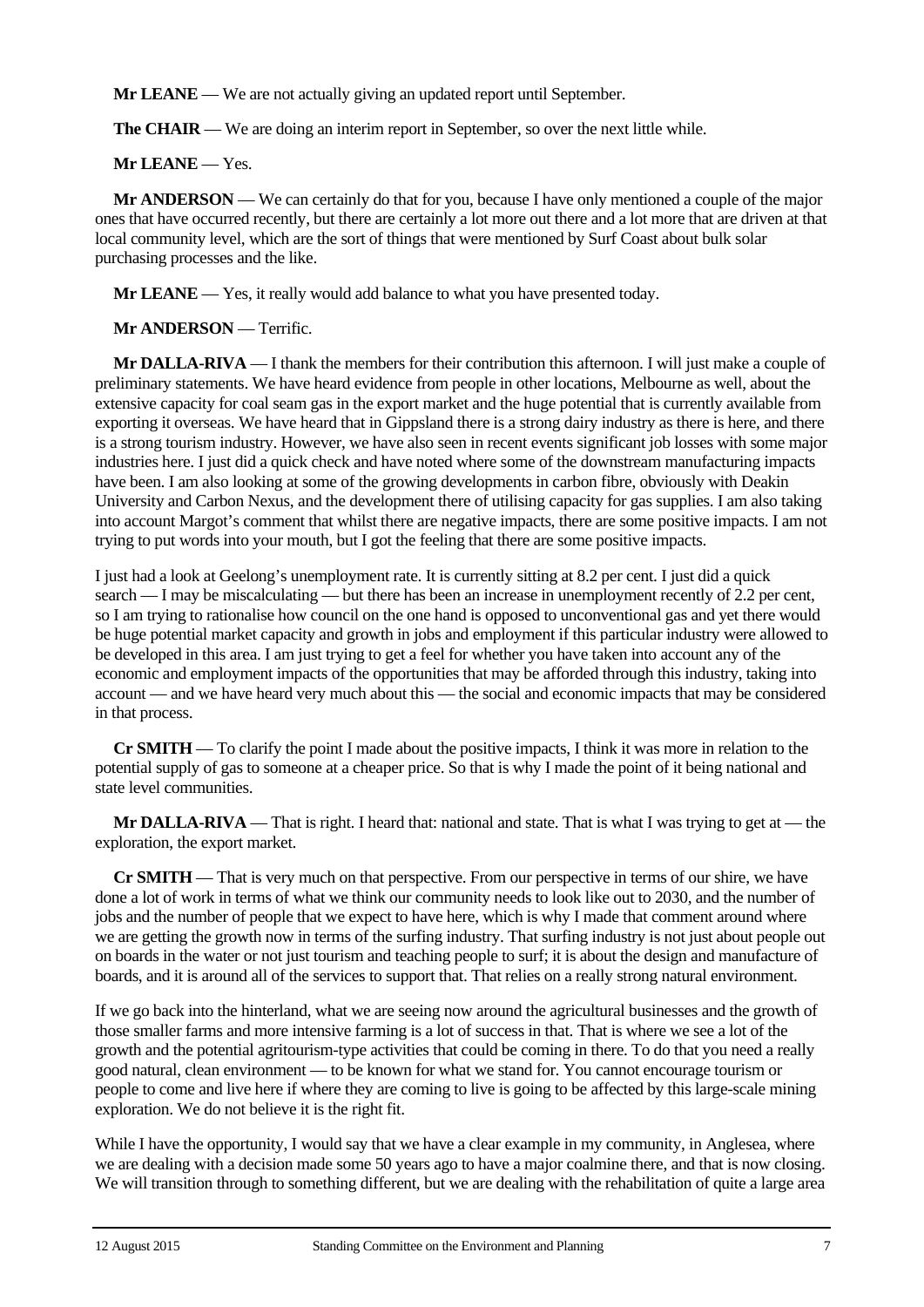outside the community and understanding what has happened to that area in the meantime. What you might need to do for the future is something that we are having to grapple with.

I believe that with this type of industry we are going to leave a negative legacy for future generations. You do not want to leave it for a future community to have to deal with just for something that is short term. Why would you need to do that when you have other things, other developments and renewables that can give you the energy for sustaining our community?

**Mr BAILLIE** — Supplementary to that, if I may, Madam Mayor, it is not for us to speak on behalf of Geelong, but we are part of the G21 group of councils, so we do a lot together. Surf Coast also has a very direct interest in the economic viability of Geelong. It is true to say that Geelong is in economic transition absolutely true. The transition is to smarter industries, research and technology, smart manufacturing, health care, education, the insurance sectors — all of these.

I am not aware that those sectors are constrained through the availability of natural gas. What they are more constrained by is workforce planning and the overall tone and vision of the Geelong region for being smart and innovative. To invest in technology that is rooted in the last century and to avoid instead technology that is focused on the future would be the wrong decision.

**Cr CROOK** — I have a couple of statistics. Agriculture for our shire is valued at \$160 million per year and tourism at \$133 million, so these are significant industries. In terms of how these industries might be progressing, particularly agriculture and dairying, it came to my attention this morning that there is a farm and Simon might know of it — near Birregurra where the whole milking process has become robotic. This is an example of one new industry that surely has a lot of application in our shire. We will see the Australian Lamb Company in Colac investing \$60 million over the next two years in not only expansion but expansion into robotics and the like. They have been getting people from Europe to help with this transition process. Obviously we are in a transition stage here with our industry, and Colac is very lucky to have a diverse manufacturing range with three large industries there. I think it puts us quite apart from a lot of other country towns.

Really then it goes back to a point that Keith made in terms of workforce planning and responding to opportunities. I think it is very true, and it is a challenge — as an educator I understand this — to our education system, particularly in country areas, to respond with industry to these challenges and this change, this transition that is happening. You can work in a timber mill in Colac now and not get a splinter, because there is not much handling of timber at all. They want young people with a good attitude to work, and they want young people who know their way around a computer, and that tends to be most young people. These are the types of the jobs for the future, and certainly in addition to that heading into a renewable energy situation will create new jobs.

**Mr DALLA-RIVA** — Thank you.

**Ms DUNN** — Thank you for your presentation today. It is terrific to hear local government leading the charge on renewable energy. It warms the cockles of my heart.

**Ms SHING** — In a sustainable fashion.

**Ms DUNN** — In a very sustainable fashion of course, Ms Shing. In relation to some of the comments, Cr Crook touched on it in terms of quoting a couple of the economics around your local industry, and Cr Smith talked about thousands of jobs at risk from unconventional gas. I do not necessarily expect you to have this information with you now, but I think it would be immensely useful to understand those industries in those areas that may be impacted by unconventional gas — the scale of those industries, the value of those industries and what they input to your local economy in terms of dollars and jobs. I assume you probably have that information as municipalities, but I would like the committee to have an understanding of the potential risks at play. Cr Crook talked about tourism being your largest employer and the turnaround of Forrest as an example of that. It would be good to understand what are those significant key industries and what they mean on the ground in your municipality, if you could?

**Cr CROOK** — I do not have that information here now, but there is not a problem in getting it for you.

**Ms DUNN** — That is terrific.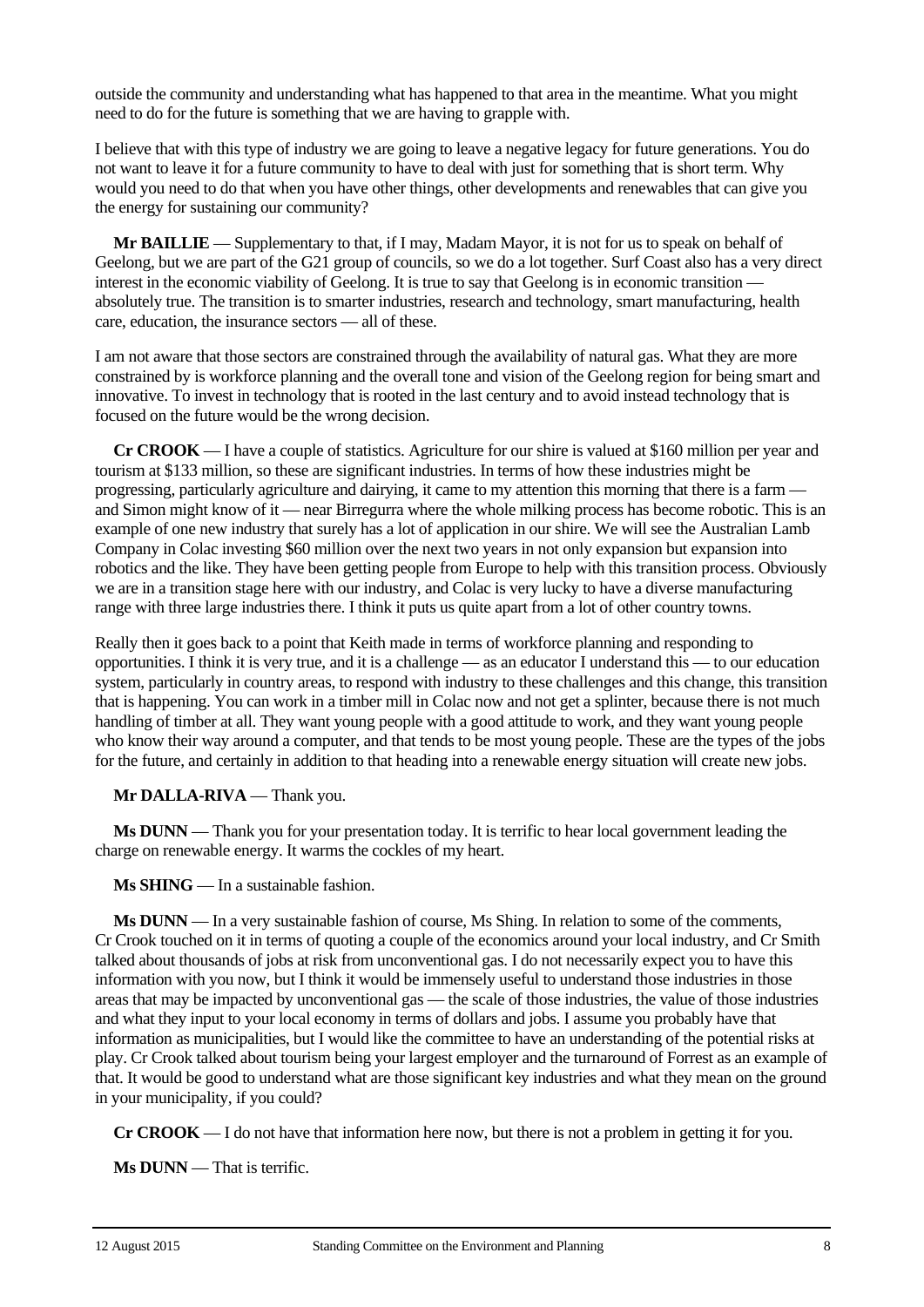**Cr SMITH** — I have not got the agricultural figures with me, but in terms of the tourism industry, we have visitors who spend about half a billion dollars with us, and we have got about 1100 full-time equivalent jobs. In terms of the surfing industry, our figures are around 1500 full-time positions, and there are also around 500 in the construction industry. I do not know why I mentioned that one. If no-one is coming here because we are not a good shire, then we might not have much of a construction industry either. They are certainly industries that rely on our way of life and the type of environment that we actually presently ourselves as.

**Ms DUNN** — So key drivers in your local economy.

**Cr SMITH** — Yes. We will find some more information around that agricultural sector and get it to you.

**Cr CROOK** — I think I know what you are driving at here in terms of the impact with the importance of these industries to our local community as well as to our economy of course. Could I add that it might be good to venture into what has already happened in Queensland with the Linc project, because it is right before us now. We can see where unconventional gas mining has gone wrong. It is current. It would be good to have an understanding from them, or from that community, to understand what that is going to mean in terms of the impacts on their industry, future development, jobs and everything else. We have that example right there. Heaven forbid and God forbid it never happens here, but surely we should understand that so we do not make the same mistakes.

**Ms DUNN** — I think that is an excellent suggestion, Cr Crook. I also think your recommendation of *Frackman* for the committee is an excellent recommendation. I wholeheartedly commend it to all of you.

**Mr RAMSAY** — My question relates to two issues. One is that the councils seem to have collectively taken a fairly strong position to oppose unconventional gas exploration in their particular municipalities and have not indicated to us whether they see any areas within their municipalities where they could perhaps entertain support for unconventional gas exploration. You talk about a moratorium, but really you are talking about a total ban in your municipalities?

**Cr SMITH** — That is right. For the Surf Coast Shire we have done that.

**Mr RAMSAY** — Okay, and Colac is sitting on the fence talking about the triple bottom line, but I suspect probably edging towards how long you want that moratorium to continue. You have indicated that the moratorium will go on for some time anyway.

**Cr CROOK** — I think it is quite clear in our resolution that we are not convinced about our triple bottom line being safe, and until such time, if ever, that was able to happen, then we are saying that the moratorium should be there.

**Mr RAMSAY** — Can I just pose to you then perhaps that the Surf Coast is very clear and Colac is not so clear. You have a lot of significant industries that use a lot of gas in the Colac Otway shire, ones that I am very familiar with. Do you see any opportunity for regulatory change that would satisfy your communities in relation to potential onshore gas exploration? Are the regulations insufficient at this time, or the information regarding the triple bottom line that you have talked about in your council regulation insufficient, or are you just of a view that there is too much discomfort in the community in relation to onshore, and in fact there is nothing that perhaps will give you any sort of confidence in regulatory reform or a framework that would satisfy your community's concerns?

**Cr CROOK** — I think council has arrived at this position based, firstly, on listening to our community, and that is what we have been elected to do. As I said earlier, there is no social licence at this point for this form of mining. Secondly, since this form of mining has been in place in Queensland and New South Wales we are seeing problems through lack of regulation whereby we have our agriculture and water basins, aquifers et cetera put at risk. In Queensland it seems that it was almost a free-for-all and now we are witnessing what happens when things go wrong.

For this council at this point in time, I cannot speak outside of our resolution, and that is as a result of respecting the fact that the Otways, from 2008 onwards at least, were encouraged to get into other industries — other forms of economy — through tourism and all of the wonderful things that have arisen since 2008 throughout the Otways. There is quite an economy that has developed there now. I guess our fear is again through the risk